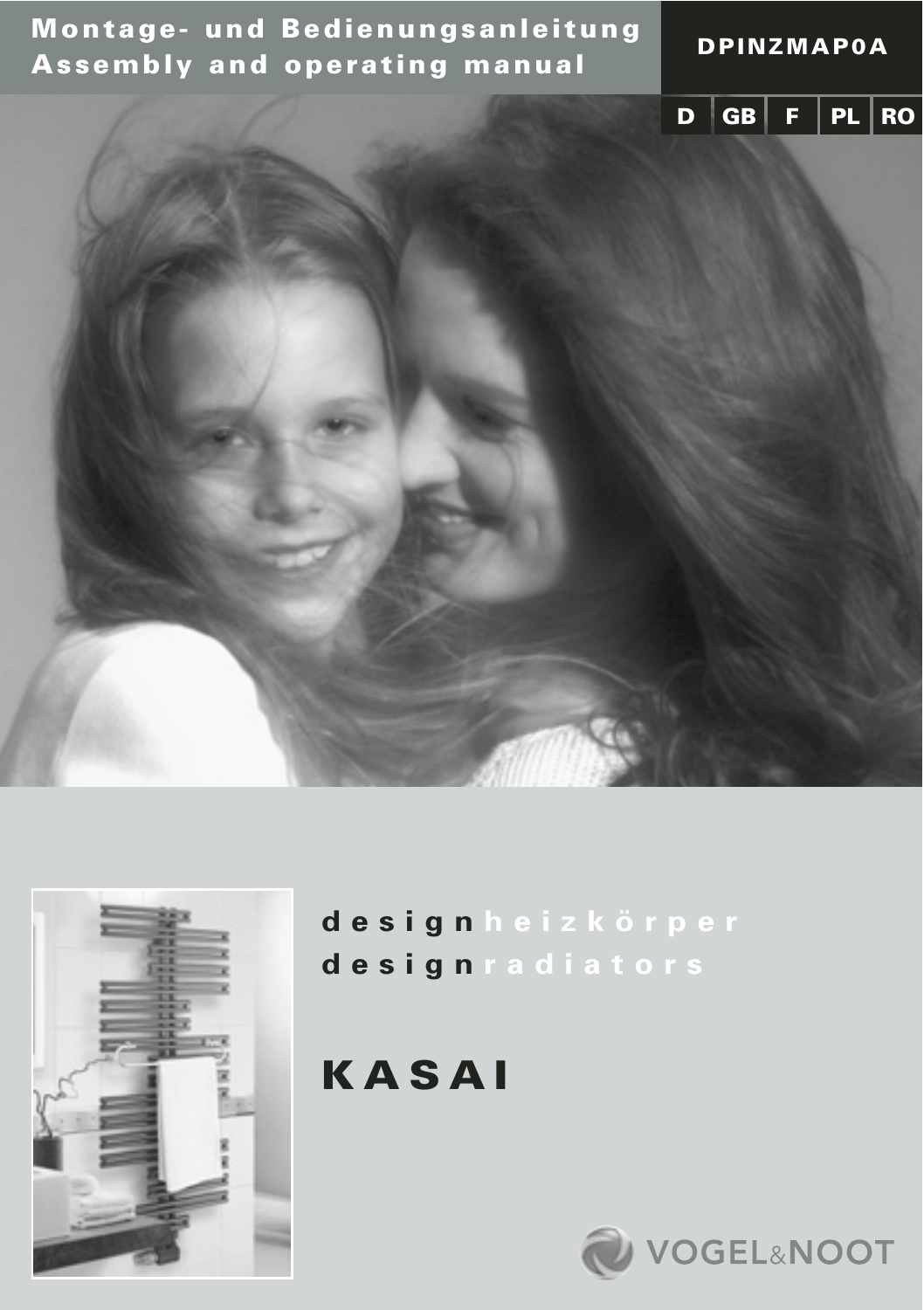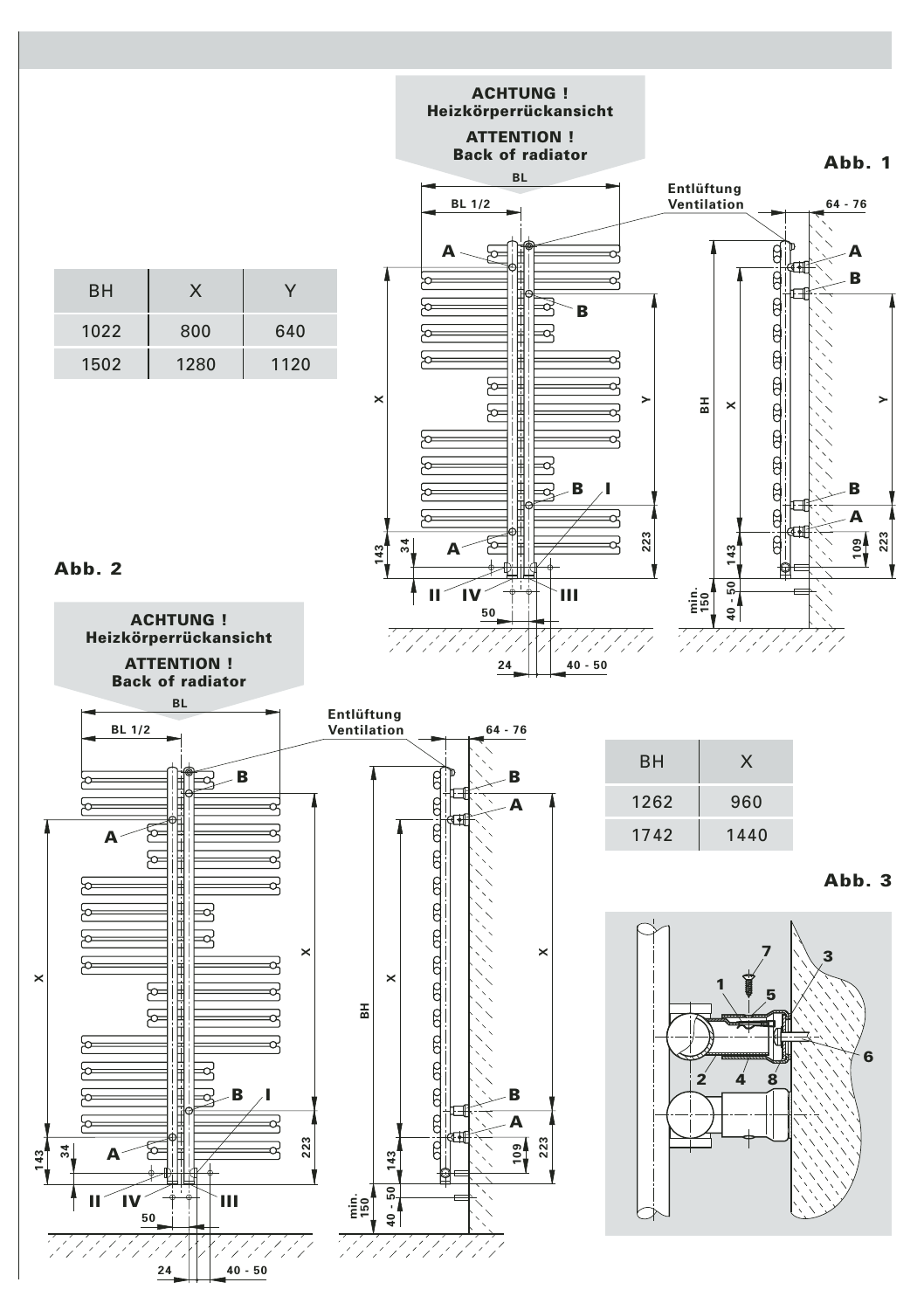# **INSTALLATION / MONTAGE KASAI D INSTALLATION / ASSEMBLY KASAI GB**

Die Installation und Inbetriebnahme Ihres Designheizkörpers KASAI ist von einer zugelassenen Fachfirma durchzuführen. Bei der Installation sind die einschlägigen Normen bzw. die nationalen elektrotechnischen Sicherheitsvorschriften wie ÖVE- und VDE-Bestimmungen zu beachten.

Unter Berücksichtigung der geometrischen Maße des Designheiz-körpers und der Anschlusselemente (Ventile, Verschraubungen) siehe **(Abb. 1, 2)** - ist die Verrohrung vorzubereiten. Wir empfehlen, einen seitlichen Mindestabstand zum Heizkörper von 100 mm einzuhalten. Dabei ist Nachfolgendes zu berücksichtigen:

- **A** Bei Verwendung einer Elektroheizpatrone wird diese in eine der beiden 1/2" Muffen **III** oder **IV** eingedichtet; als Vorlauf wird die 1/2" Muffe **I** oder **III**, als Rücklauf die 1/2" Muffe **II** oder **IV** genutzt. Diese Anschlussvariante gilt selbstverständlich auch für eine eventuell spätere Elektroheizpatronennachrüstung. Dabei sind die Hinweise der Montageanleitung für das PTC-Heizelement zu beachten.
- **B** Wird eine Elektroheizpatrone nicht eingebaut, kann auch die 1/2" Muffe **III** für den Vorlauf und die 1/2" Muffe **IV** für den Rücklauf genutzt werden.

**Wir empfehlen, den Vorlauf an die 1/2" Muffe I und den Rücklauf an die 1/2" Muffe II anzuschließen.**

Die nicht verwendeten Anschlüsse mit den beigepackten Stopfen verschließen. Dies gilt auch für die 1/4" Entlüftungsöffnung.

#### **WANDMONTAGE:**

Aufstecken der beigepackten Blechmuttern **1** auf die Montagestutzen **2 (Abb. 3)**. Anreißen, Bohren der Löcher **A** und **B** - Bohrer ø10 - und Setzen der Dübel entsprechend den Aufhängungsmaßen - **(Abb. 1, 2)**.

#### **Empfehlung:**

Messen Sie bitte vorher zur Heizkörperidentifizierung die Ab-standsmaße der Montagestutzen **2 (Abb. 1, 2 und 3)** nach.

Nach Bedarf (Wandbeschaffenheit) sind die beigepackten Kunststoffbeilagen **3** auf die Wandfüße **4** zu kleben **(Abb. 3)**. (Bitte auf saubere Klebestellen achten).

Befestigung der Wandfüße **4** und senkrechtes Ausrichten derselben, wobei die Senklochbohrungen **5** in den Wandfüßen nach außen stehen müssen. Dabei sollen die Wandmontageschrauben **6** in der Mitte der Langlöcher der Wandfüße montiert werden. (Es wird empfohlen, das Abstandsmaß der montierten Wandfüße vor der Heizkörperwandmontage zu kontrollieren).

Wandmontage des Heizkörpers, indem die Montagestutzen **2** in die Wandfüße Position **A** und **B** gesteckt und mittels Blechschrauben **7** miteinander verbunden werden. Durch das Langloch im Montagestutzen kann der Wandabstand variiert werden.

Verstellmöglichkeiten der Wandfüße in Baulängen- bzw. Bauhöhenrichtung sind durch das Langloch in der beweglichen Scheibe **8** im Wandfuß gegeben, sollten die hydraulischen Anschlüsse nicht genau passen.

Heizkörper hydraulisch anschließen.

# **BEDIENUNG UND PFLEGE DESCRIPTION AND CARE AND CARE AND CARE AND CARE AND CARE**

Die Designheizkörper KASAI sind hochwertige Produkte, die nicht<br>nur der Raumheizung dienen, sondern auch zur Trocknung von<br>Handtüchern geeignet sind. Daher ist zu beachten, dass sie heiße<br>Oberflächen besitzen. Es dürfen nu gewaschen wurden, getrocknet werden.

Selbstverständlich ist es unzulässig, diesen Heizkörper als Kletteroder Sportgerät zu benutzen.

Zur Reinigung der Heizkörperoberflächen sind schonende, nicht scheuernde Reinigungsmittel zu verwenden.

Für den Fall des Elektroheizungsbetriebes muss die Heizwasserausdehnung immer bis zum Expansionsgefäß gewährleistet sein, z. B. durch Öffnen des Rücklaufventiles. Um Wärmeverschleppungen in das Heizungsnetz zu vermeiden, wird in diesem Fall empfohlen, das Thermostatventil zu schließen. Selbstverständlich darf die Elektroheizung nur in Betrieb genommen werden, wenn der Heizkörper komplett mit Heizungswasser gefüllt ist.

Wird der Heizkörper elektrisch betrieben, darf er aus sicherheitstechnischen Gründen nicht komplett abgedeckt werden.

Your KASAI design radiator must be installed and commissioned by an authorised plumber. The applicable standards and national electrotechnical safety regulations such as the ÖVE and VDE regulations must be observed for installation.

The piping must be prepared taking the geometrical dimensions of the design radiator and the connection elements (valves,<br>screw joints) - see (Abb. 1, 2) - into account. We recommend a screw joints) - see **(Abb. 1, 2)** - into account. We recommend a<br>gap of at least 100 mm at the side of the radiator. Thereby, the<br>following must be noted:

- **A** The electric heating cartridge, if used, is sealed inside one of the two 1/2" faucets **III** or **IV**; the 1/2" faucet **I** or **III** is used for flow, and the 1/2" faucet **II** or **IV** is used for return. This connection variant naturally also applies to the possible later installation of electric heating cartridges. Thereby, the information in the PTC-electrical heating assembly instructions must be noted.
- **B** If no electric heating cartridge is installed, the 1/2" faucet **III** can also be used for flow, and the 1/2" faucet **IV** for return.

#### **We recommend connecting the flow to the 1/2" faucet I and the return to the 1/2" facet II.**

Close the unused connections with the enclosed stoppers. This also applies to the 1/4" vent.

#### **WALL ASSEMBLY:**

Push the enclosed plate nuts **1** onto the connection pieces **2 (Abb. 3).** Mark and drill holes **A** and **B** - drill bit ø10 - and insert the plugs in accordance with the fixation dimensions **(Abb. 1, 2)**.

#### **Recommendation:**

To identify the radiator, first check the distances between the connection pieces **2**. **(Abb. 1, 2 and 3)**

If necessary (depending on wall condition), the enclosed plastic shims **3** should be glued to the wall supports **4. (Abb. 3).**  (make sure that the surfaces are clean).

Fix the wall supports **4** and make sure they are vertical, whereby the countersunk drill holes **5** should stand out in the wall supports. The wall fixation screws **6** should be inserted in the middle of the oblong holes in the wall supports. (We recommend checking the distance between the mounted wall supports before fixing the radiator to the wall.)

Fix the radiator to the wall by inserting the connection pieces **2** in the wall supports, position **A** and **B**, and joining them using the plate screws **7**. The distance from the wall can be varied by adjusting the oblong hole in the connection pieces.

The wall supports can be adjusted longitudinally and laterally by means of the oblong hole in the mobile washer **8** in the wall support, if the hydraulic connections to not fit perfectly.

Connect the hydraulic system.

KASAI design radiators are high quality products which are suitable for drying towels as well as heating rooms. For this reason it is important to remember that they have hot surfaces. Only textiles that have been washed in water may be dried.

Of course it is not permitted to use the radiators as climbing frames or sports equipment.

The radiator surfaces must be cleaned with gentle non-scouring cleansing agents.

For electrical heating operations the heating water must always be able to expand to the expansion tank, e.g. by opening the non-return valve. To prevent heat being transferred to the heating network in this case, we recommend closing the thermostat valve. Of course, the electrical heating may only be switched on after the radiator has been completely filled with water.

For safety reasons, the radiator must not be covered completely if it is operated electrically.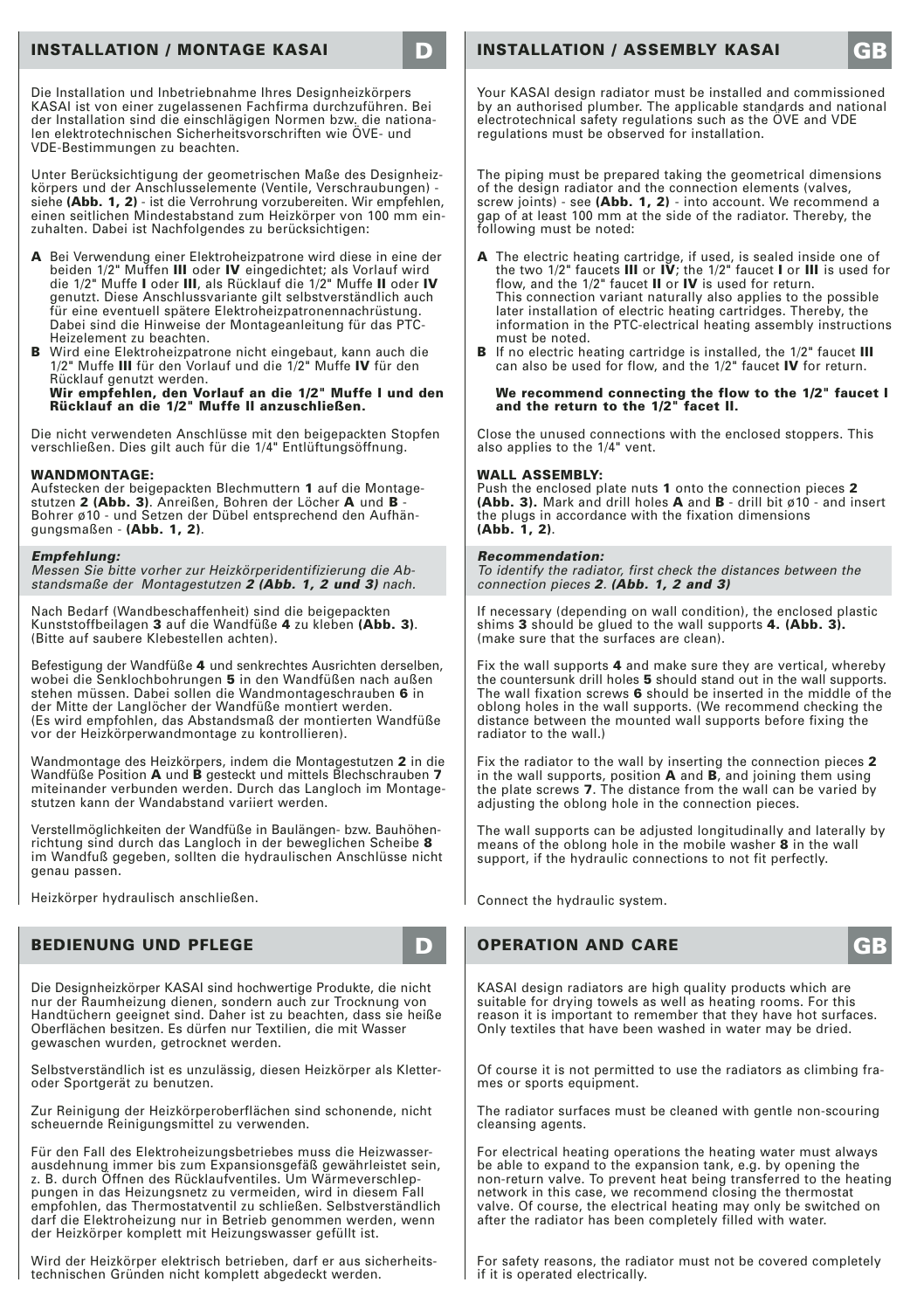# **INSTALLATION / MONTAGE KASAI**

L'installation et la mise en service de votre radiateur design KASAI doivent être effectuées par une entreprise spécialisée autorisée. Il faut veiller lors de l'installation aux normes en vigueur et aux consignes de sécurité nationales en matière d'électrotechnique telles que les dispositions ÖVE et VDE.

Le montage des tuyaux doit être effectué en fonction des mesures géométriques du radiateur design et des éléments de raccordement (soupapes, vissages), **(cf. Abb. 1, 2)**. Nous recommandons de laisser un espacement latéral minimum de 100 mm d'avec le radiateur. Pour cela, veuillez vous conformer aux points suivants:

- **A** En cas d'utilisation d'une cartouche chauffante, cette dernière est étanchée à l'un des deux manchons 1/2" **III** ou **IV**. Les manchons 1/2" **I** ou **III** font office de raccords d'alimentation, les manchons 1/2" **II** ou **IV** de raccord de reflux. Naturellement, cette possibilité de raccordement est également valable pour une éventuelle installation ultérieure d'une cartouche chauffante. Dans ce cas, veuillez vous conformer aux instructions pour le montage de PTC-Chauffage électrique.
- **B** Si on ne monte pas de cartouche chauffante, les manchon 1/2" **III** peut être employé pour l'aller et le manchon 1/2" **IV** pour le retour.

#### **Nous recommandons de raccorder l'aller au manchon 1/2" I et le retour au manchon 1/2" II.**

Boucher les raccords non utilisés à l'aide des tampons inclus à la livraison. Procéder de même pour l'évent 1/4".

#### **FIXATION AU MUR:**

Fixer les écrous en tôle **1** inclus à la livraison aux tubulures d'assemblage **2 (Abb. 3).**Traçage et perçage des trous **A** et **B**. Perceuse ø10 et mise en place des chevilles conformément aux mesures prévues pour la suspension du radiateur. **(Abb. 1, 2)**.

#### **Recommandations:**

Auparavant, veuillez mesurer l'espacement des tubulures d'assemblage **2** pour déterminer le modèle de radiateur **(Abb. 1,2 et 3)**.

Au besoin (en fonction de l'état du mur), coller les rondelles de calage en plastique **3** inclues à la livraison aux supports muraux **4 (Abb. 3)** en veillant à ce que la surface de collage soit propre.

Fixer les supports muraux **4** et les ajuster horizontalement, en veillant à ce que les alésages **5** des supports muraux soient situés à l'extérieur. Les vis de fixation au mur **6** doivent être insérées au centre des ouvertures longitudinales des supports muraux. (Il est recommandé de vérifier l'espacement des supports muraux montés avant de fixer le radiateur au mur).

Fiver le radiateur au mur en introduisant les tubulures d'assemblage **2** dans des supports muraux en position **A** et **B** et en les assemblant à l'aide des vis en tôle **7**. Le trou longitudinal de la tubulure d'assemblage permet de modifier la distance d'avec le mur.

Le trou longitudinal de la plaque amovible **8** du support mural permet le réglage vertical et horizontal des supports muraux, dans le cas où les raccords hydrauliques ne correspondraient pas exactement.

Effectuer le raccord hydraulique du radiateur.

Les radiateurs design KASAI sont des produits de haute qualité qui ne servent pas seulement à chauffer les pièces mais peuvent également être utilisés pour faire sécher des serviettes de toilette. Dans ce cas, il faut veiller à ce que leur surface soit chaude. Il ne faut utiliser que des textiles lavés avec de l'eau et secs.

Bien entendu, on ne doit pas grimper sur les radiateurs ni s'en servir comme d'appareils de sport.

Pour nettoyer la surface des radiateurs, veillez à employer des produits non agressifs et non récurants.

En cas de fonctionnement en mode électrique des radiateurs, il faut veiller à ce que la dilatation de l'eau chaude soit assurée jusqu'au récipient d'expansion, par exemple en ouvrant la soupape de reflux. Pour éviter que la chaleur ne soit entraînée dans le réseau de chauf fage, il est recommandé de fermer la soupape du thermostat dans ce cas. Naturellement, le mode de fonctionnement électrique ne doit être mis en marche qu'une fois le radiateur entièrement rempli d'eau.

Pour des raisons de sécurité, le radiateur ne doit pas être recouvert intégralement lorsqu'il marche en mode électrique.

# **INSTALACJA I MONTAŻ GRZEJNIKÓW<br>DEKORACYJNYCH KASAL**

Instalacja i uruchomienie grzejnika dekoracyjnego KASAI powinno zostać wykonane przez uprawnioną do tego firmę. Należy również uwzględnić obowiązujące obecnie normy i przepisy. Podłączenie instalacji należy przygotować uwzględniając wymiary

grzejnika oraz jego podłączenia.

Zalecane jest utrzymanie minimalnej 100mm odległości boku grzejnika do najbliższej ściany.

#### **WSKAZÓWKI**

- **A** W przypadku nie instalowania grzałki elektrycznej, można użyć mufy **III** jako przyłącze zasilania a mufy **IV** jako przyłącze powrotu G 1/2". Pozostałe mufy zaślepić korkami zaślepiającymi, które są dołączone do wyposażenia dodatkowego.
- **B** W przypadku instalowania grzałki elektrycznej, zaleca się użycie jednej z muf **III** lub **IV** dla grzałki, a drugą należy zaślepić. Zaleca się również wykonanie zasilania na kolektorze pionowym, w którym zamontowana została grzałka elektryczna wykorzystując jedną z muf **I** lub **II**, natomiast druga z tych muf zostanie użyta jako powrót.

Należy przy tym przestrzegać wskazówek, zalecanych przez danego producenta grzałek, dotyczących samego montażu grzałki elektrycznej.

#### **MONTAŻ NA ŚCIANIE**

Nasadki metalowe **1** osadzić we wsporniki montażowe **2 (Abb. 3)** i oznaczyć żądane pozycje **A** i **B**. Za pomocą wiertła ø10 wywiercić otwory i zamontować w nich kołki rozporowe **(Abb. 1 i 2)**.

#### **Wskazówka:**

W celu bezproblemowej instalacji należy bardzo dokładnie zmierzyć odstępy między wspornikami **2 (Abb. 1, 2 i 3)**

W razie potrzeby, zależnie od stanu ściany, można wykorzystać załączone do zestawu elementy wspomagające montaż z tworzywa sztucznego **3** i nakleić na wsporniki **4 (Abb. 3)**.

Przy tym należy zwrócić uwagę na czystość klejonych powierzchni. Zamocować wsporniki ścienne **4** prostopadle do ściany, przy czym otwory **5** we wspornikach skierowane powinny być na zewnątrz oraz śruby służące do montażu do ściany **6** muszą zostać zamocowane w samych wspornikach **4** (proponuje się skontrolowanie odstępów między wspornikami **4** przed zamontowaniem grzejnika).

Osadzić wsporniki montażowe **2** we wsporników ściennych **4** w pozycji **A** i **B** , a następnie zamocować je przy pomocy śrub metalowych **7** (służą one do określenia odległości od ściany i wypoziomowania grzejnika).

W przypadku, gdy przyłącza zasilania i powrotu nie pasują idealnie do siebie, dobór odpowiedniej odległości regulowany jest przy pomocy podłużnego otworu w ruchomej blaszce **8** umieszczonej we wsporniku ściennym **4**.

**UTILISATION ET ENTRETIEN F OBSŁUGA I UTRZYMANIE CZYSTOŚCI PL**

Grzejniki dekoracyjne KASAI są produktami wysokiej jakości, służącymi nie tylko do ogrzewania pomieszczeń, ale i do np. suszenia ręczników. Z tego też względu nie należy zapominać, że posiadają one gorące powierzchnie.

Nie zezwala się natomiast na używanie grzejników do innych celów, jak np. drabinki sportowe.

Do czyszczenia powierzchni grzejników należy stosować środki o łagodnym działaniu, nie uszkadzających powierzchni.

W razie użycia grzałki elektrycznej, przyrost objętości wody musi być skompensowany poprzez otwarcie zaworu powrotnego. Zaleca się także zamknięcie głowicy termostatycznej na zasilaniu. Ogrzewanie elektryczne może zostać uruchomione tylko wtedy, gdy grzejnik wypełniony został całkowicie wodą.

Jeżeli grzejnik działa jako elektryczny poprzez użycie grzałki elektrycznej, to ze względów technicznych oraz bezpieczeństwa nie może być całkowicie zakryty.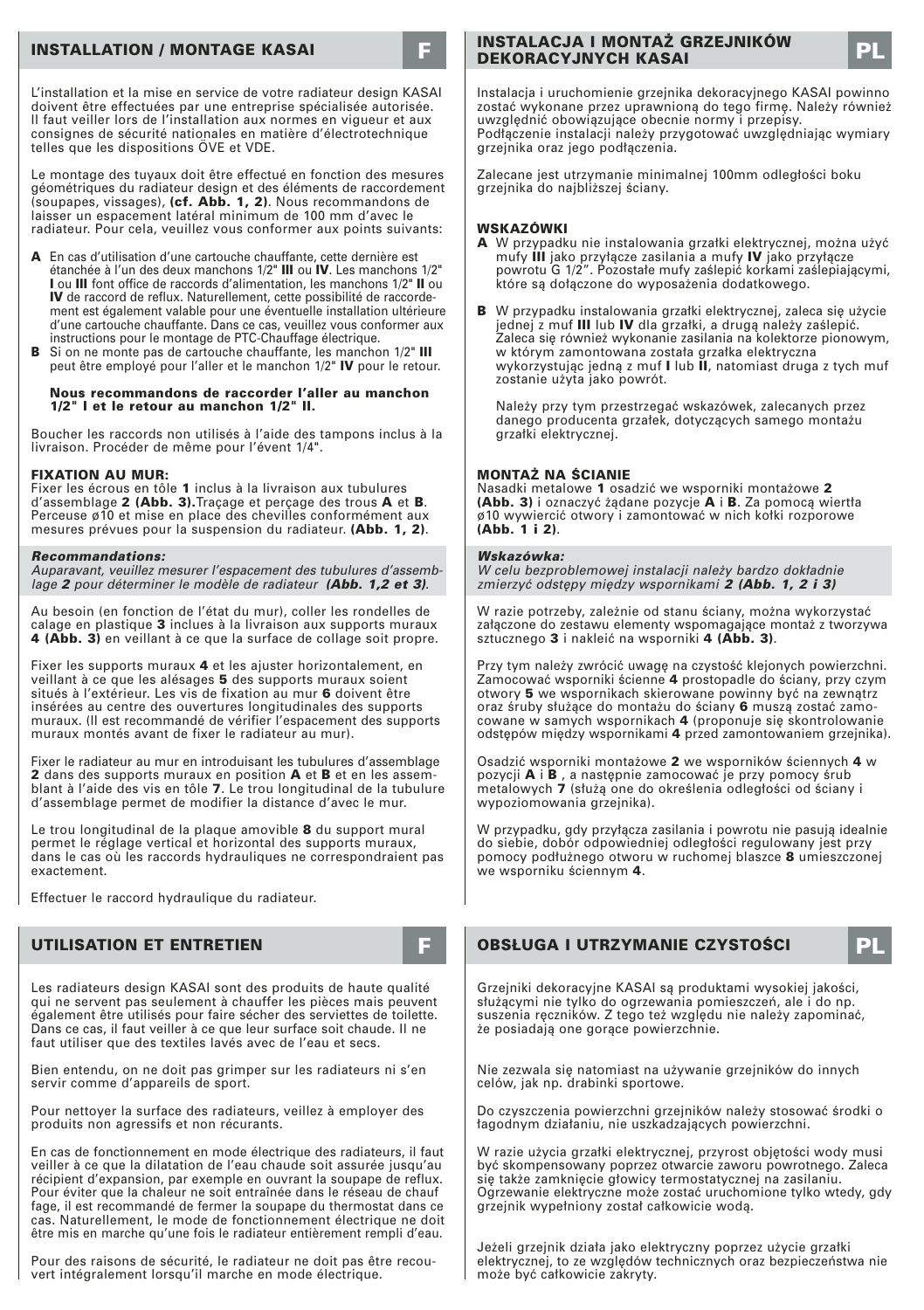# **INSTALARE SI MONTAJ KASAI**

Montajul și punerea în funcțiune a radiatorului design KASAI trebuie făcute de către o societate autorizată. De asemenea, trebuie respectate standardele și normele naționale din domeniul electrotehnic, cum ar fi ÖVE şi VDE.

Pregătiți sistemul de distribuție a tevilor ținând cont de dimensiunile şi geometria radiatorului design, cât şi de elementele de conectare (robineţi, racorduri) (Abb. 1, 2). Este recomandabil să se păstreze o distanță de minimum 100 mm față de radiatorul următor, și a se citi instrucțiunile următoare.

- A Dacă se foloseşte un modul de încălzire electric, trebuie cuplat într-unul din racordurile 1/2" III sau IV. Racordul 1/2" I sau III se foloseşte pentru tur, iar racordul 1/2" II sau IV pe retur. Bineînţeles, această posibilitate de racordare se poate aplica şi în cazul unei instalări ulterioare a modulului de încălzire electric. Urmați instrucțiunile de montaj ale modulului electric de încălzire.
- B Dacă nu se foloseşte un modul electric de încălzire, racordul 1/2" III poate fi folosit de asemenea pe tur, iar racordul 1/2" IV pe retur. Vă recomandăm utilizarea racordului 1/2" I pe tur şi

racordul 1/2" II pe retur.

Blindați racordurile neutilizate și canalul de aerisire de 1/4" cu ajutorul dopurilor alăturate.

#### FIXAREA PE PERETE

Fixati piulitele 1 în stuturile de montai 2 (Abb. 3) Marcaţi și faceţi găurile pentru poziţia **A** – gaura ø10 – și<br>poziţionaţi diblurile în funcţie de mărimea masei suspendate.<br>**(Abb. 1)** 

#### Recomandare:

Verificați în primul rând distanța între ștuțuri **2**, pentru a putea<br>determina modelul radiatorului. **(Abb. 1, 2 și 3)** 

Dacă e nevoie, în funcţie de starea peretelui, adăugaţi elementul de fixare 3, din plastic transparent, pe perete 4 (Abb. 3). Asiguraţi-vă că suprafața de adeziune este curată.

Fixati și aliniați vertical suportul de montaj 4 pe perete; gaura de scurgere 5 de la baza peretelui trebuie îndreptată spre exterior. Suruburile de fixare 6 trebuie plasate în centrul găurilor longitudinale ale suportului mural. (Vă recomandăm să verificati spatiul dintre suporturile murale, înainte de a monta radiatorul pe perete).

Montajul radiatorului pe perete: introduceți partea superioară a<br>suportului de montaj **2** în suportul de instalație în pzițiile **A** și **B** și racordaţi-o cu ajutorul unui şurub din oţel 7. Distanţa până la perete se poate regla în funcție de găurile din suportul de montaj.

Dacă componentele hidraulice nu se potrivesc perfect, înălțimea și lungimea pot fi reglate cu ajutorul găurii alungite de pe plăcuta situată pe suport 8.

Racordaţi partea hidraulică a radiatorului.

### UTILIZARE ŞI ÎNTREŢINERE **RO**



Radiatoarele KASAI sunt produse de înaltă calitate care nu doar încălzesc încăperi, ci pot fi utilizate şi pentru a usca prosoape. Trebuie retinut că suprafetele sunt fierbinți. Pot fi puse la uscat numai textile spălate în apă.

Bineînţeles, radiatoarele nu pot fi utilizate ca şi echipamente de sport

Suprafetele radiatoarelor trebuie curătate cu soluții anticorozive.

În cazul functionării electrice a radiatoarelor, trebuie asigurată dilatarea apei în vasul de expansiune, prin deschiderea supapei de uni-sens. Pentru a evita transferul căldurii în sistem, este recomandabil să se închidă robinetul termostatic. Bineînţeles, radiatorul electric poate fi pus în funcțiune numai după ce a fost complet umplut cu apă.

Din motive de siguranță, radiatorul nu trebuie acoperit în întregime, în cazul în care functionează electric.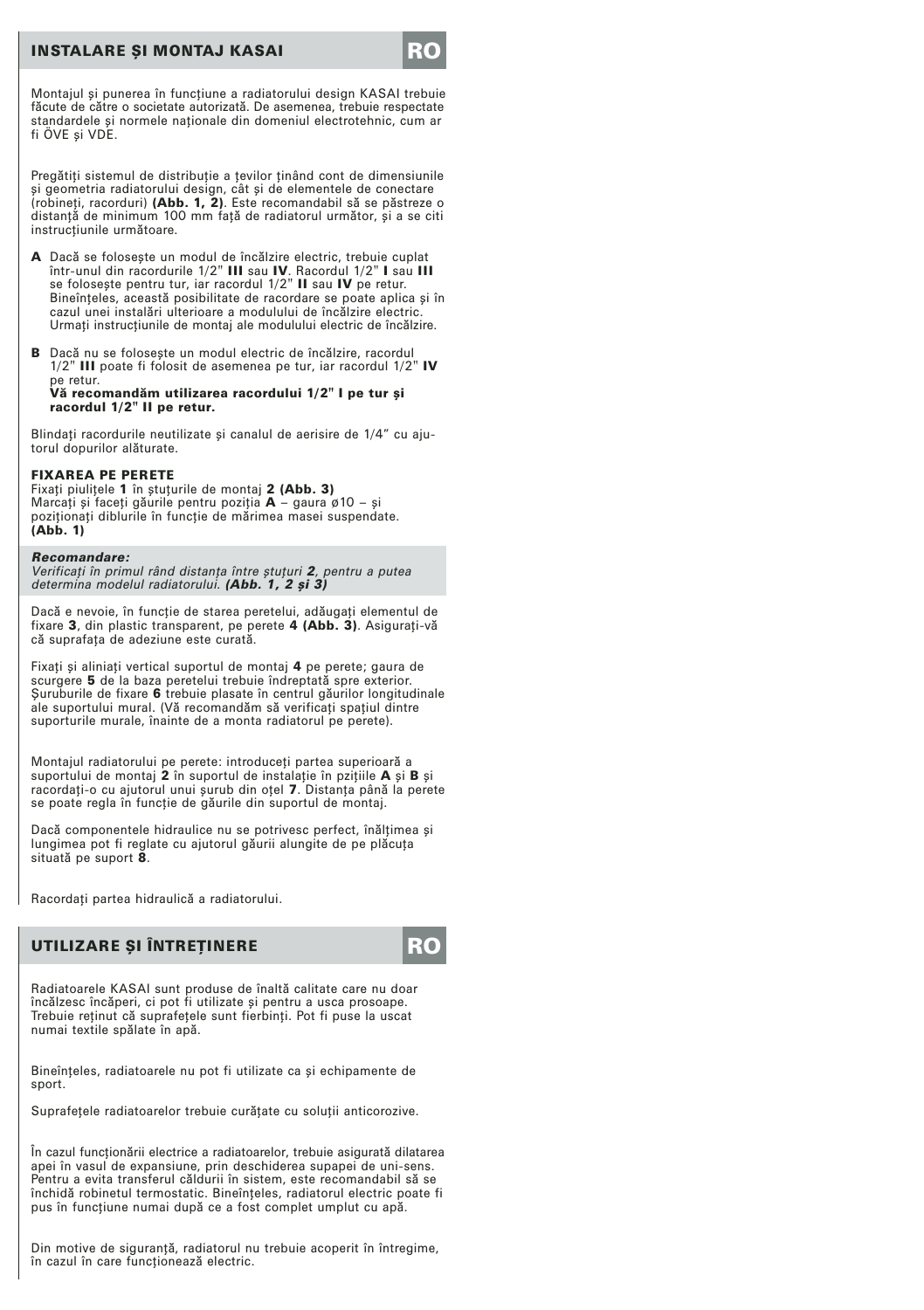# **HEIZKÖRPERBESCHREIBUNG D**

Die Heizkörper der Familie KASAI sind elegante Designheizkörper, geeignet für Warmwasserzentralheizungen mit max. Betriebstemperatur von 110 °C und max. Betriebsüberdruck von 10 bar.

Der gleichbleibende hohe Qualitätsstandard unterliegt einer laufenden Eigen- und Fremdüberwachung.

Nacharbeiten am Heizkörper (z.B. Schweißarbeiten) durch den Kunden sind nicht erlaubt.

Die Produktfamilie KASAI kann auch mit einer Elektrozusatzheizung ausgestattet werden, wobei die nachfolgenden Empfehlungen einzuhalten sind:

| Heizkörperdimension,<br>Baulänge x Bauhöhe<br>Radiator Sizes.<br>total length x total height<br>[mm] | PTC-Elektroheizelement<br>PTC-Electrical heating<br>[W] bei / at 60 $^{\circ}$ C |  |
|------------------------------------------------------------------------------------------------------|----------------------------------------------------------------------------------|--|
| 600 x 1022                                                                                           | 300                                                                              |  |
| 600 x 1262                                                                                           | 300                                                                              |  |
| 600 x 1502                                                                                           | 600                                                                              |  |

Die hydraulische Leistungsregelung - Raumtemperaturregelung - erfolgt bei der Heizkörperfamilie KASAI durch ein extern montiertes Heizkörperthermostatventil.

#### **Das Wandmontagekonzept ist ein auf fertige Wände konzipiertes System.**

# GARANTIEREDINGUNGEN

Vogel & Noot gewährt, vom Tage der Lieferung an, für die Design-heizkörper KASAI eine Garantie von 10 Jahren auf wasserseitige Dichtheit und Funktion bzw. 5 Jahre auf die beschichtete Oberfläche.

Transportschäden sind spätestens am nächsten, dem Liefertag folgenden Werktag dem Lieferanten zu melden.

Im Garantiefall ist die Rechnung vorzulegen.

Die Garantie bezieht sich auf alle Teile, die nachweisbar mit einem Materialfehler behaftet sind oder die infolge fehlerhafter Ausführung schadhaft werden.

Normale Abnützungen, Schäden durch höhere Gewalt, vorsätzliche oder fahrlässige Beschädigungen, die durch das Nichtbeachten der Montage-, Gebrauchs- und Pflegeanweisungen entstehen, sind von der Garantieleistung ausgenommen.

Wir übernehmen keine Garantie für Schäden, die aufgrund ungeeigneter oder unsachgemäßer Verwendung, fehlerhafter Montage und / oder Inbetriebsetzung durch Dritte, fehlerhafter oder nach-<br>lässiger Behandlung, ungeeigneter Betriebsmittel, Fremdkörper-<br>einschwemmungen, mangelhafter Bauarbeiten, chemischer, elektrochemischer oder elektrischer Einflüsse entstehen, sofern sie nicht auf unser Verschulden zurückzuführen sind.

Im Falle einer von Vogel & Noot anerkannten mangelhaften Ausführung oder eines anerkannten Materialfehlers, behält sich Vogel & Noot das Recht vor, mangelhafte Teile instand zu setzen oder durch mangelfreie Teile zu ersetzen. Ausgetauschte Teile gehen in das Eigentum von Vogel & Noot über.

Die Garantielaufzeit wird infolge ihrer langen Dauer bei Inanspruchnahme (Instandsetzung oder Ersatzlieferung) durch den Endkunden über diesen Zeitraum hinaus nicht verlängert.

Vogel & Noot behält sich das Recht vor, ohne vorhergehende Ankündigung die technischen Merkmale seiner Produkte zu ändern.

# **DESCRIPTION OF RADIATOR**

KASAI radiators are elegant design radiators suitable for warm water central heating systems with a maximum operating temperature of 110 °C and a maximum operating pressure of  $10<sub>har</sub>$ 

The consistently high quality standards are subject to continual internal and external controls.

Customers may not carry out work (e.g. welding) on the radiators.

KASAI products can also be fitted with an additional electrical heating element if the following recommendations are complied with:

| 750 x 1262        | 600 |
|-------------------|-----|
| 750 x 1502        | 600 |
| 750 x 1742        | 600 |
| $900 \times 1502$ | 600 |
| $900 \times 1742$ | 600 |

The hydraulic regulator - room temperature control for KASAI radiators is carried out by an externally mounted radiator thermostat valve.

**The wall installation concept is a system designed for finished walls.**

# **WARRANTY CONDITIONS**

KASAI design radiators are covered by Vogel & Noot 10 year warranty for water side sealing and function and a 5 year warranty for coated surfaces from the date of delivery.

Damage caused during transport must be reported to the supplier no later than the next working day after delivery.

The invoice must be submitted when making a warranty claim.

The warranty is valid for all parts with proven material defects or which become defective as a result of faulty workmanship.

Normal wear, damage caused by force majeure, damage caused deliberately or through negligence, non-compliance with the installation, operating and care instructions are not included in the warranty.

We accept no guarantee claims for damage resulting from improper or inappropriate use, faulty installation and/or commissioning by third parties, incorrect or negligent treatment, unsuitable operating agents, foreign bodies in the water, faulty workmanship, chemical, electrochemical or electrical influences that were not caused by us.

In the event that Vogel & Noot accepts that finishing was faulty or that material was defective, Vogel & Noot reserves the right to repair defective parts or to replace them with parts in good condition. Parts which have been replaced become the property of Vogel & Noot.

As a result of its length in the event of warranty claims (repair or supply of spare parts) by the final customer, the warranty will not extended beyond this term.

Vogel & Noot reserves the right to alter the technical specifications of its products without prior notice.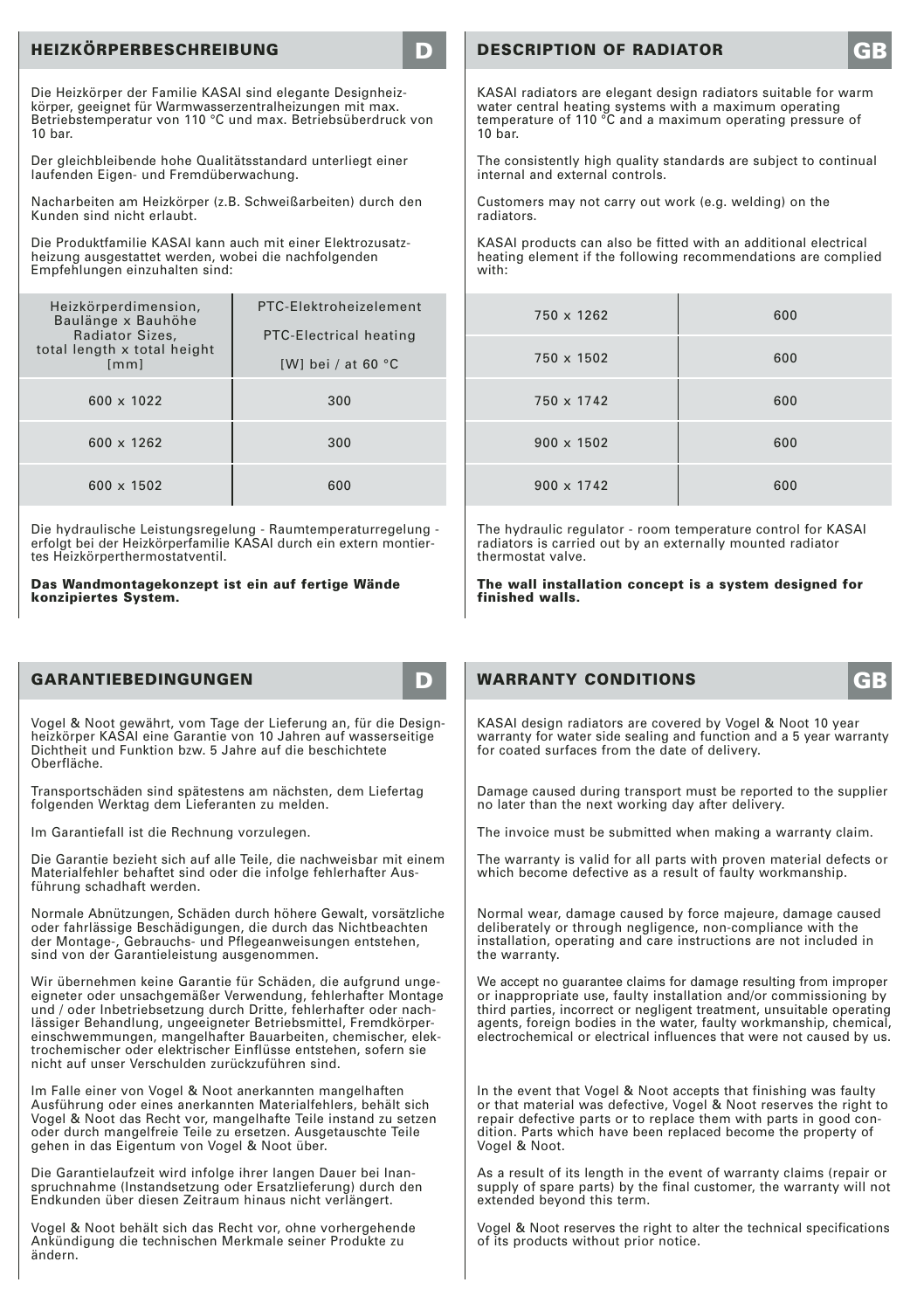# **DESCRIPTION DU RADIATOR**

Les radiateurs de la série KASAI sont d'élégants radiateurs design, convenant aux systèmes de chauffage central à eau chaude. La température de service maximum est de 110 °C et la surpression de service maximum de 10 bar.

Le haut niveau de qualité constant est soumis à des contrôles internes et externes de façon continue.

Les clients ne sont pas autorisés à effectuer des travaux ultérieurs sur les radiateurs (soudures, par exemple).

Les produits de la gamme KASAI peuvent également être équipés d'un dispositif de chauffage électrique complémentaire, à condition de respecter les recommandations suivantes:

| Dimensions du radiator                          | PTC-Chauffage électrique                                |  |
|-------------------------------------------------|---------------------------------------------------------|--|
| wymiary grzejnika<br>szerokość/wysokość<br>[mm] | PTC-grzałka elektryczna<br>[W] à / przy 60 $^{\circ}$ C |  |
| 600 x 1022                                      | 300                                                     |  |
| 600 x 1262                                      | 300                                                     |  |
| $600 \times 1502$                               | 600                                                     |  |

Dans le cadre de la gamme KASAI, le réglage hydraulique de la puissance/température de la pièce s'effectue grâce à un thermostat monté à l'extérieur du radiateur.

#### **Le système de fixation murale a été conçu pour des murs déjà finis.**

# **CONDITIONS DE GARANTIE F**

Vogel & Noot accorde une garantie de 10 ans en matière d'étanchéité et de fonctionnement pour les radiateurs design de la gamme KASAI à partir du jour de la livraison ainsi qu'une garantie de 5 ans pour les surfaces peintes.

Les dommages survenus pendant le transport doivent être signalés au fournisseur au plus tard un jour ouvrable après la livraison.

En cas d'un recours à la garantie, la facture doit être présentée.

La garantie s'étend aux pièces comportant un défaut de matériel avéré ou devenues défectueuses en raison d'une erreur de construction.

L'usure normale, les dommages survenus dans le cadre de catastrophes naturelles, les détériorations intentionnelles ou résultant de négligences, du non respect des instructions d'assemblage, d'utilisation ou d'entretien sont exclus de la garantie.

Aucune garantie n'est accordée pour des dommages survenus en raison d'une utilisation non conforme ou impropre, d'un montage et/ou d'une mise en service non appropriée par des tiers, d'une manipulation impropre ou négligente, d'un outillage non approprié, de l'inclusion de corps étrangers, de travaux de construction défectueux, d'influences chimiques, électrochimiques ou électriques, du moment où nous n'en sommes pas responsables.

Dans le cas d'une erreur de construction ou d'un défaut de matériel avérés, Vogel & Noot se réserve le droit de réparer les parties défectueuses ou de les remplacer. Les pièces échangées deviennent alors propriété de Vogel & Noot.

Dans le cas où le client final a recours à la garantie (remise en état ou échange d'une pièce), la durée de garantie n'est pas prolongée au delà de cette période en raison de sa longue durée.

Vogel & Noot se réserve le droit de modifier les spécifications techniques de ses produits sans avis préalable.

# **OPIS GRZEJNIKA**

Grzejniki KASAI są eleganckimi, grzejnikami wzorniczymi. Przystosowane są do podłączenia w systemach centralnego ogrzewania przy maksymalnej temperaturze pracy 110°C oraz maksymalnym ciśnieniu roboczym 1,0MPa (10 bar).

Niezmienne, wysokie standardy jakości podlegają ciągłej kontroli służb wewnętrznych, jak i zewnętrznych.

Nie zezwala się na prace naprawcze przy grzejnikach (np. spawanie) wykonywane na własną rękę, a także inne działania mogące powodować deformację grzejnika, lub zniszczenie powłoki lakierniczej.

Rodzina produktów KASAI może zostać wyposażona w grzałkę elektryczną, przy czym należy zwrócić uwagę na następujące dane:

| 750 x 1262        | 600 |
|-------------------|-----|
| 750 x 1502        | 600 |
| 750 x 1742        | 600 |
| $900 \times 1502$ | 600 |
| $900 \times 1742$ | 600 |

Regulacja temperatury w pomieszczeniu odbywa się przy użyciu głowicy termostatycznej zamontowanej na zaworze grzejnikowym.

**Idea montażu na ścianie pomyślana jest jako system przeznaczony dla gotowych ścian.**

# **WARUNKI GWARANCJI PLANCISCH**

Na grzejniki dekoracyjne KASAI udzielana jest 10-letnia gwarancja na szczelność grzejnika oraz 5-letnia na zastosowaną powłokę na powierzchni grzejnika.

Gwarancja jest liczona od dnia zakupu, potwierdzonego dowodem zakupu, np. fakturą.

Szkody powstałe w wyniku transportu powinny zostać zgłoszone do dostawcy grzejnika najpóźniej następnego dnia roboczego po dacie zakupu towaru.

Gwarancja obejmuje grzejnik, lub jego części, których wadliwe działanie spowodowane jest jednoznacznie wadą materiałową, lub których nieprawidłowe działanie wynikło z wadliwego wyrobu.

Normalne ślady zużycia, szkody powstałe w wyniku działania siły wyższej, szkody spowodowane umyślnie, lub nieumyślnie poprzez nieprzestrzeganie zasad montażu, lub użycia nie podlegają warunkom gwarancji.

Gwarancja nie obejmuje szkód powstałych wskutek nieprawidłowego montażu, nieprawidłowej eksploatacji i/lub działalności osób trzecich, błędnych lub nieodpowiednich narzędzi, przedostania się ciał obcych do wnętrza, błędnych robót budowlanych, oddziaływań chemicznych, elektrochemicznych i elektrycznych, o ile nie są one spowodowane z winy producenta.

W przypadku wyrobu uznanego przez producenta za wybrakowany ze względu na budowę lub wady materiałowe, producent zastrzega sobie prawo do wymiany, lub naprawy wybrakowanych części, lub samego grzejnika. Rzeczy podlegające wymianie stają się własnością producenta

Okres gwarancji nie zostaje przedłużony o czas potrzebny do naprawy/wymiany produktu, lub przekazania części zamiennych.

Vogel & Noot zastrzega sobie prawo do zmiany parametrów technicznych swoich wyrobów.